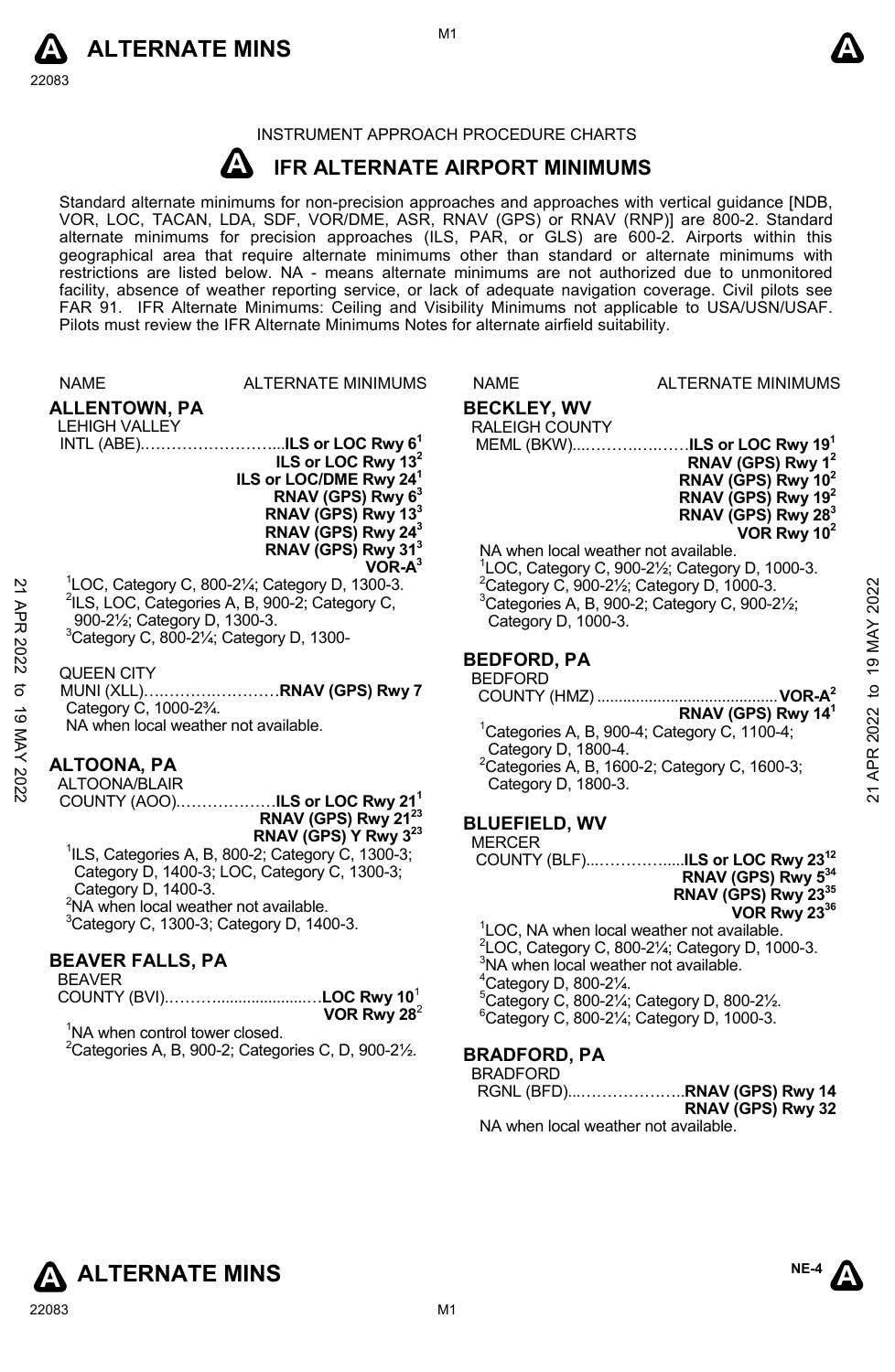

# **BUCKHANNON, WV**

UPSHUR COUNTY RGNL (W22)..……………..….**RNAV (GPS) Rwy 11 RNAV (GPS) Rwy 29**

NA when local weather not available. Category C, 800-2¼.

#### **BUTLER, PA**

PITTSBURGH/BUTLER

RGNL (BTP).……………………**ILS or LOC Rwy 812**

**RNAV (GPS) Rwy 83 RNAV (GPS) Rwy 263**

<sup>1</sup>NA when local weather not available.  $^{2}$ LOC, Category C, 900-21/<sub>2</sub>; Category D, 900-23/<sub>4</sub>.<br><sup>3</sup>Category C, 900, 31/; Category D, 900, 33/  ${}^{3}$ Category C, 900-21/<sub>2</sub>; Category D, 900-23/4.

# **CHAMBERSBURG, PA**

FRANKLIN COUNTY RGNL (N68)...………………..**RNAV (GPS) Rwy 6 RNAV (GPS) Rwy 24** 

NA when local weather not available.

#### **CHARLESTON, WV**

WEST VIRGINIA INTL YEAGER (CRW).………..…..….**ILS or LOC Rwy 51**

**RNAV (GPS) Y Rwy 52 RNAV (GPS) Y Rwy 233 VOR-A2**

 $1$ LOC, Category C, 900-2½; Category D, 1000-3. <sup>2</sup>Category C, 900-2½; Category D, 1000-3.<br><sup>3</sup>Category C, 900-2½; Category D, 900-2¾. 21 APR 2022 to 19 MAY 202221 APR 2022 to 19 MAY 2022

# **CLARKSBURG, WV**

NORTH CENTRAL

WEST VIRGINIA (CKB).……**ILS or LOC Rwy 2112 RNAV (GPS) Rwy 33 RNAV (GPS) Rwy 214 VOR-A56**

<sup>1</sup>NA when control tower closed.  $^{2}$ LOC, Category B, 900-2; Categories C, D, 1100-3.  $3$ Category B, 900-2; Categories C, D, 1100-3. Categories C, D, 1100-3. 5 Category D, 900-2¾. 6 NA when local weather not available.

# **CLEARFIELD, PA**

CLEARFIELD-

LAWRENCE (FIG).………...**RNAV (GPS) Rwy 121 RNAV (GPS) Rwy 302**  NA when local weather not available.

1 Category C, 900-2½.  $^{2}$ Category C, 900-2½; Category D, 1200-3.

# **COATESVILLE, PA**

CHESTER COUNTY G O CARLSON (MQS).………**ILS or LOC Rwy 291 RNAV (GPS) Rwy 112 RNAV (GPS) Rwy 292** 

NA when local weather not available. 1 LOC, Category D, 800-2½.  $2$ Category D, 800-2 $\frac{1}{2}$ .



S NAME ALTERNATE MINIMUMS

# **DOYLESTOWN, PA**

DOYLESTOWN (DYL)..………**RNAV (GPS) Rwy 5 RNAV (GPS) Rwy 23 VOR-A1** 

NA when local weather not available. <sup>1</sup>Categories A, B, 900-2.

# **DUBOIS, PA**

DUBOIS RGNL (DUJ)..………..**ILS or LOC Rwy 25** 

**RNAV (GPS) Rwy 7 RNAV (GPS) Rwy 25**

NA when local weather not available.

#### **ELKINS, WV**

ELKINS/RANDOLPH COUNTY (JENNINGS RANDOLPH FLD) (EKN)...……...………......**LDA-C1**

- **RNAV (GPS) Rwy 52 RNAV (GPS) Rwy 233 RNAV (GPS)-A4**
- NA when local weather not available. 1 Categories A, B, 1200-2; Category C, 1800-3; Category D, 2100-3. 2 Categories A, B, 1400-2; Category C, 1800-3; Category D, 2100-3. 3 Categories A, B, 1200-2; Category C, 1800-3; Category D, 1200-3.

4 Categories A, B, 1700-2; Category C, 1800-3.

# **ERIE, PA**

ERIE INTL/TOM RIDGE

FLD (ERI)………………………...**ILS or LOC Rwy 61 ILS or LOC Rwy 241 RNAV (GPS) Rwy 6 RNAV (GPS) Rwy 24**

NA when local weather not available. <sup>1</sup>NA when control tower closed.

# **FRANKLIN, PA**

VENANGO RGNL (FKL)……….**ILS or LOC Rwy 21 RNAV (GPS) Rwy 3 RNAV (GPS) Rwy 21 VOR Rwy 21** 

NA when local weather not available.

# **HARRISBURG, PA**

CAPITAL CITY (CXY).…….…**ILS or LOC Rwy 8123 RNAV (GPS) Rwy 825 RNAV (GPS) Rwy 2634**

- <sup>1</sup>Categories A, 1000-2; Category B, 1400́-2;<br><sub>-</sub> Categories C, D, 1400-3.
- <sup>2</sup>NA when control tower closed.
- <sup>3</sup>NA when local weather not available.
- 4 Category A, 1200-2, Category B, 1400-2;
- Categories C, D, 1400-3.
- 5 Category A, 900-2; Category B, 1400-2; Categories C, D, 1400-3.

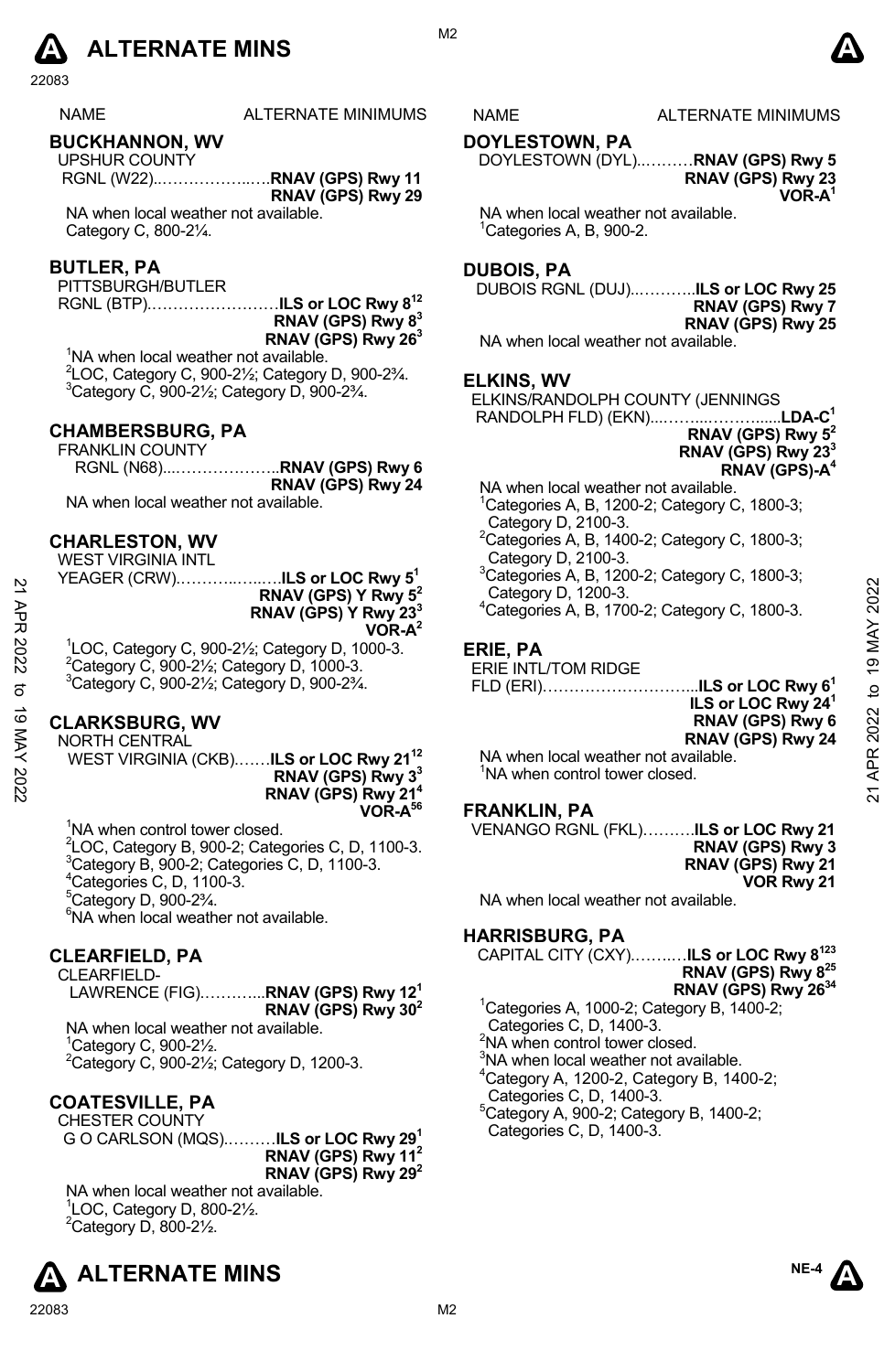

| <b>NAME</b>                                 | ALTERNATE MINIMUM |  |
|---------------------------------------------|-------------------|--|
| HARRISBURG, PA (CON'T)<br><b>HARRISBURG</b> |                   |  |

- INTL (MDT).…………….…….**ILS or LOC Rwy 131 ILS or LOC Rwy 311 RNAV (GPS) Rwy 132 RNAV (GPS) Rwy 313** 
	- **VOR Rwy 314**
- $^{1}$ LOC, Category D, 1200-3.  ${}^{2}$ Categories A, B, C, D, 1300-5. 3 Category C, 800-2¼; Category D, 1200-3. 4  $^{4}$ Categories A, B, 900-2; Category C, 900-2 $\frac{1}{2}$ ; Category D, 900-2¾.

#### **HAZLETON, PA**

HAZLETON RGNL (HZL).…...**RNAV (GPS) Rwy 10 RNAV (GPS) Rwy 28** Category C, 900-2½; Category D, 1000-3.

### **HUNTINGTON, WV**

TRI-STATE/MILTON J FERGUSON FLD (HTS)..…..........................**ILS or LOC Rwy 121 ILS or LOC Rwy 301 RNAV (GPS) Rwy 122 RNAV (GPS) Rwy 302** 

<sup>1</sup>LOC, Category D, 1000-3.  $2$ Category D, 1000-3.

#### **INDIANA, PA**

INDIANA COUNTY/JIMMY STEWART FLD (IDI).………………..........**RNAV (GPS) Rwy 11 RNAV (GPS) Rwy 29** NA when local weather not available. Categories C, D, 1300-3.  $\frac{22}{10}$ <br>  $\frac{22}{10}$ <br>  $\frac{22}{10}$ <br>  $\frac{22}{10}$ <br>  $\frac{22}{10}$ <br>  $\frac{22}{10}$ <br>  $\frac{22}{10}$ <br>  $\frac{22}{10}$ <br>  $\frac{22}{10}$ <br>  $\frac{22}{10}$ <br>  $\frac{22}{10}$ <br>  $\frac{22}{10}$ <br>  $\frac{22}{10}$ <br>  $\frac{22}{10}$ <br>  $\frac{22}{10}$ <br>  $\frac{22}{10}$ <br>  $\frac{22}{10}$ <br>

#### **JOHNSTOWN, PA**

JOHN MURTHA JOHNSTOWN/CAMBRIA COUNTY (JST).……….…….**ILS or LOC Rwy 33123 RNAV (GPS) Rwy 54 RNAV (GPS) Rwy 154 RNAV (GPS) Rwy 234 RNAV (GPS) Rwy 334 VOR Rwy 524 VOR Y Rwy 155 VOR Y Rwy 234 VOR Z Rwy 234** <sup>1</sup>NA when control tower closed.  $2$ NA when local weather not available.

LOC, Category D, 800-2 $\frac{1}{4}$ . Category D, 800-2 $\frac{1}{4}$ . Categories A, B, 1100-2; Categories C, D, 1100-3.

**IS NAME ALTERNATE MINIMUMS** 

# **LANCASTER, PA**

LANCASTER (LNS)...………...**ILS or LOC Rwy 8123 RNAV (GPS) Rwy 82 RNAV (GPS) Rwy 132 RNAV (GPS) Rwy 262**

**RNAV (GPS) Rwy 312 VOR/DME Rwy 3124 VOR/DME Rwy 82 VOR/DME Rwy 2624 VOR Rwy 825 VOR Rwy 314** 

<sup>1</sup>NA when control tower closed.  $2$ NA when local weather not available.  ${}^{3}$ LOC, Category D, 800-2 $\frac{1}{4}$ . 4 Category D, 800-2¼. 5 Categories A, B, 1000-2; Categories C, D, 1000-3.

# **LATROBE, PA**

ARNOLD PALMER

 RGNL (LBE)...……...…….....**ILS or LOC Rwy 24123 RNAV (GPS) Rwy 64 RNAV (GPS) Rwy 244** 

<sup>1</sup>NA when control tower closed. <sup>2</sup>NA when local weather not available.  ${}^{3}$ LOC, Categories A, B, 1200-2; Categories C, D, 1200-3. 4 Category C, 900-2½; Category D, 900-2¾.

# **LEHIGHTON, PA**

JAKE ARNER MEML (22N)..………………....**RNAV (GPS) Rwy 81 RNAV (GPS) Rwy 262** 

 $1$ <sup>1</sup>Categories A, B, 1100-2. 2 Category A, 1000-2; Category B, 1300-2.

# **LEWISBURG, WV**

GREENBRIER VALLEY (LWB)...……………..**ILS or LOC Rwy 412 RNAV (GPS) Rwy 413 RNAV (GPS) Rwy 224**  <sup>1</sup>NA when local weather not available.  $2<sup>2</sup>$ LOC, Category C, 1000-3; Category D, 1400-3. 3 Category C, 1000-3; Category D, 1400-3. 4 Category C, 1000-3; Category D, 1300-3.

## **LOGAN, WV**

LOGAN

COUNTY (6L4)...………………**RNAV (GPS) Rwy 61 RNAV (GPS) Rwy 24**

Category C, 1100-3. <sup>1</sup>NA when local weather not available.







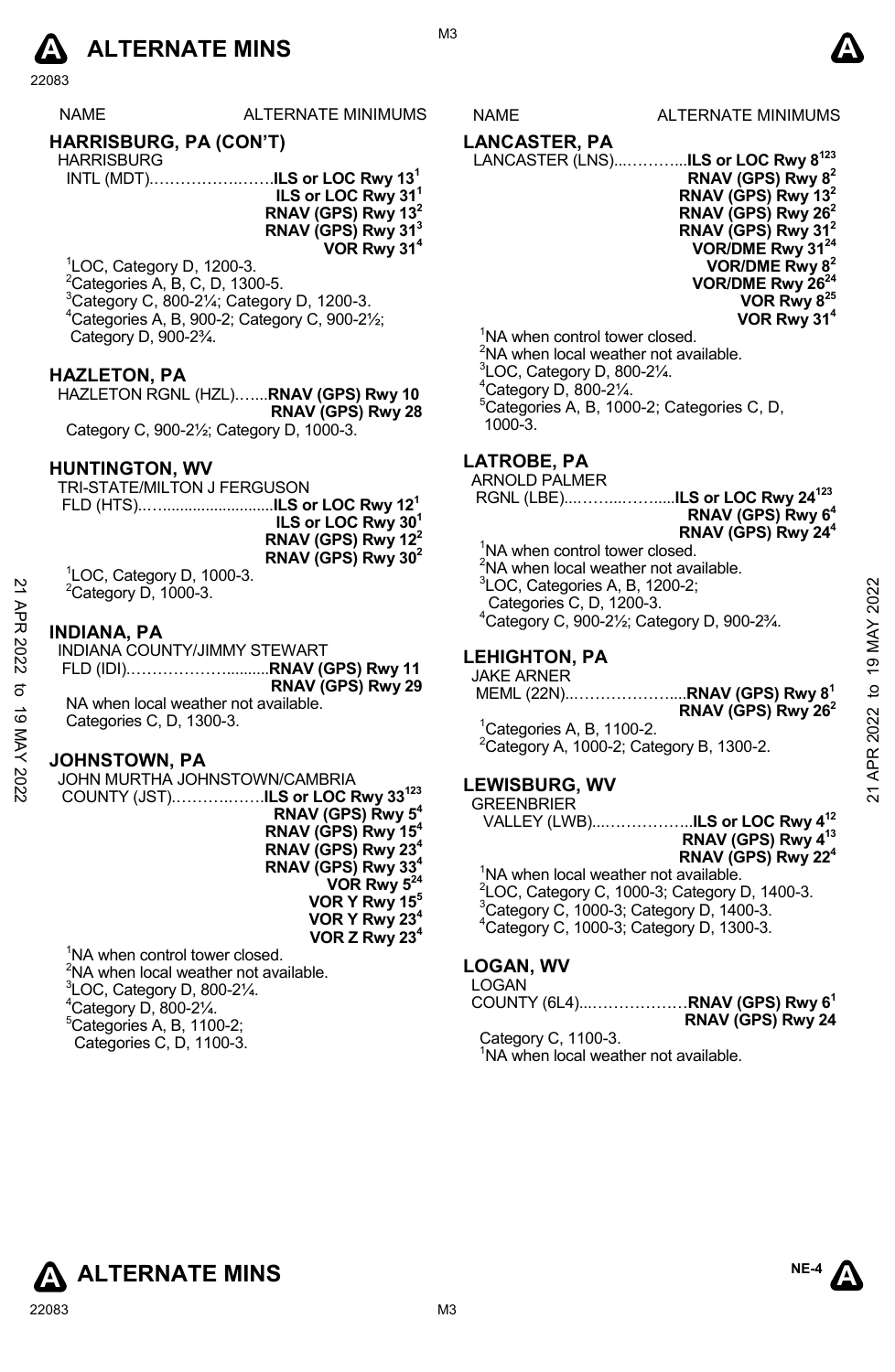

#### NAME ALTERNATE MINIMUMS NAME ALTERNATE MINIMUMS

# **MARTINSBURG, WV**

EASTERN WV RGNL/SHEPHERD FLD (MRB)...............................**ILS or LOC Rwy 2612 RNAV (GPS) Rwy 83**

**RNAV (GPS) Rwy 2614 VOR-A13**

<sup>1</sup>NA when local weather not available.

ILS, LOC, Category D, 900-2 $\frac{3}{4}$ ; Category E, 1600-3. Category D, 800-2 $\frac{1}{4}$ ; Category E, 1600-3. Category D, 900-2¾; Category E, 1600-3.

#### **MEADVILLE, PA**

PORT MEADVILLE (GKJ).……….......**LOC Rwy 251 RNAV (GPS) Rwy 7 RNAV (GPS) Rwy 25** 

Category B, 900-2; Category C, 900-2½; Category D, 900-2¾. <sup>1</sup>NA when local weather not available.

#### **MORGANTOWN, WV**

MORGANTOWN MUNI (WALTER L BILL HART FLD) (MGW).………....**ILS or LOC Rwy 1812 RNAV (GPS) Y Rwy 1834 RNAV (GPS) Z Rwy 1834 RNAV (GPS) Rwy 3634** <sup>1</sup>NA when control tower closed.

 $^{2}$ LOC, Category C, 1000-2<sup>3</sup> $/$ ; Category D, 1400-3.  $3$ NA when local weather not available. 4 Category C, 1000-2¾; Category D, 1400-3.

# **MOUNT POCONO, PA**

POCONO MOUNTAINS

| RNAV (GPS) Rwy 13     |  |
|-----------------------|--|
| RNAV (GPS) Rwy 31     |  |
| <b>VOR/DME Rwy 13</b> |  |

NA when local weather not available. Category D, 800-2½.

#### **MUIR AAF (MUI)**

FORT INDIANTOWN GAP, PA.…………..**NDB-A1** 

**RNAV (GPS)-B<sup>23</sup> COPTER NDB Y-2891 COPTER NDB Z-2891 COPTER RNAV (GPS) Rwy 251** 

<sup>1</sup>NA when control tower closed. <sup>2</sup>NA when local weather not available. 3 Categories A, B, 1000-2; Category C, 1000-2¾.

#### **MYERSTOWN, PA**

DECK (9D4)...……………..…..**RNAV (GPS) Rwy 19**  NA when local weather not available.

# **NEW CASTLE, PA**

NEW CASTLE MUNI (UCP)...………………….**RNAV (GPS) Rwy 5 RNAV (GPS) Rwy 23**  NA when local weather not available



M4

#### **PARKERSBURG, WV**

MID-OHIO VALLEY

 RGNL (PKB)..……………...….**RNAV (GPS) Rwy 31 RNAV (GPS) Rwy 102 RNAV (GPS) Rwy 211 RNAV (GPS) Rwy 281** 

NA when local weather not available. 1 Category C, 800-2¼; Category D, 800-2½. 2 Categories C, D, 800-2½.

#### **PHILADELPHIA, PA**

NORTHEAST

 PHILADELPHIA (PNE)..….....**ILS or LOC Rwy 2412 RNAV (GPS) Rwy 6 RNAV (GPS) Rwy 15 RNAV (GPS) Rwy 241 RNAV (GPS) Rwy 33** 

NA when local weather not available. <sup>1</sup>NA when control tower closed.  $2$ ILS, Category D, 700-2.

PHILADELPHIA

INTL (PHL)...…………………...**ILS or LOC Rwy 9L1 ILS or LOC Rwy 263 ILS or LOC Rwy 27L4 ILS or LOC Rwy 27R4 ILS Z or LOC Z Rwy 9R2 ILS Z or LOC Rwy 17<sup>4</sup> RNAV (GPS) Rwy 175 RNAV (GPS) Rwy 27L5 RNAV (GPS) Rwy 27R5 RNAV (GPS) Rwy 3556 RNAV (GPS) Y Rwy 9L5 RNAV (GPS) Y Rwy 9R5**  1 LOC, Category D, 800-2¼. <sup>2</sup>ILS, Categories A, B, C, 800-2; Category D, **EXAMPLE CONDUST APP 2022**<br>
<sup>21</sup> AM when control tower closed.<br>
<sup>21</sup> APP <sup>2</sup> LLS or LOC Rwy 27R<sup>4</sup><br>
<sup>21</sup> AM when local weather not available.<br>
<sup>2</sup> AM when local weather not available.<br>
<sup>2</sup> AM When local weather not availa

 800-2¼. LOC, Category D, 800-2¼. ILS, Categories A, B, C, 700-2. LOC, Category D, 800-2¼. Category D, 800-2 $\frac{1}{4}$ . NA when local weather not available.

WINGS FLD (LOM)...…….…….**RNAV (GPS) Rwy 6 RNAV (GPS) Rwy 24** 

NA when local weather not available.

#### **PITTSBURGH, PA**

ALLEGHENY COUNTY (AGC).……...............**ILS or LOC Rwy 10**  ILS, Category C, 800-2; Category D, 800-2¼. LOC, Category D, 800-2¼.



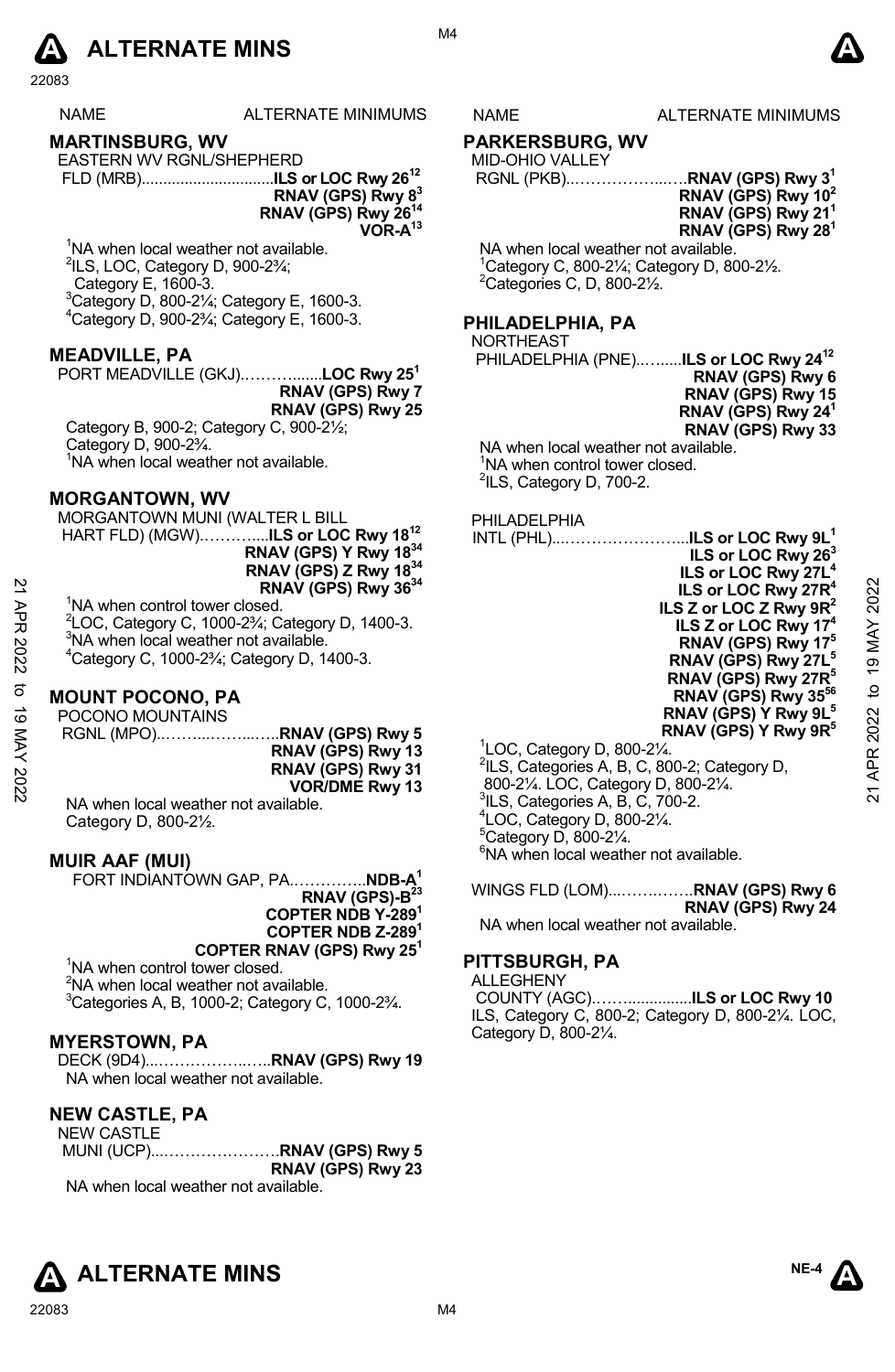# **A** ALTERNATE MINS  $\bullet$

22083

NAME ALTERNATE MINIMUMS NAME ALTERNATE MINIMUMS

# **PITTSBURGH, PA (CON'T)**

PITTSBURGH INTL (PIT).…………………..**ILS or LOC Rwy 10L1 ILS or LOC Rwy 10R2 ILS or LOC Rwy 28L1 ILS or LOC Rwy 28R ILS or LOC Rwy 32<sup>1</sup> RNAV (GPS) Rwy 10L3 RNAV (GPS) Rwy 143 RNAV (GPS) Y Rwy 10C3 RNAV (GPS) Y Rwy 10R3 RNAV (GPS) Y Rwy 28C3 RNAV (GPS) Y Rwy 28L3 RNAV (GPS) Y Rwy 28R3 RNAV (GPS) Y Rwy 323**

<sup>1</sup>LOC, Category D, 800-21⁄4, Category E, 800-21⁄2.<br><sup>2</sup>ll S, Category C, 700.2: Category D, 700, 21⁄2. <sup>2</sup>ILS, Category C, 700-2; Category D, 700-21/4. Category E, 700-2½. LOC, Category D, 800-2¼, Category E, 800-2½.  $3$ Category D, 800-2 $\frac{1}{4}$ .

#### **POINT PLEASANT, WV**

MASON COUNTY (3I2).……**RNAV (GPS) Rwy 71 RNAV (GPS) Rwy 252** NA when local weather not available.

<sup>1</sup> Categories A, B, 1300-2; Category C, D, 1300-3.<br><sup>2</sup> Category A, B, 1100-2; Category C, D, 1100-2. <sup>2</sup>Category A, B, 1100-2; Category C, D, 1100-3.

#### **POTTSTOWN, PA**

| <b>HERITAGE FLD (PTW)LOC Rwy 28</b> |  |
|-------------------------------------|--|
| <b>RNAV (GPS)-A</b>                 |  |
| RNAV (GPS) Rwy 28                   |  |
| <b>VOR/DME-A</b>                    |  |
|                                     |  |

#### **QUAKERTOWN, PA**

QUAKERTOWN (UKT)………**RNAV (GPS) Rwy 11 RNAV (GPS) Rwy 29** 

NA when local weather not available.

#### **READING, PA**

| READING RGNL/CARL A                                             |                                 |
|-----------------------------------------------------------------|---------------------------------|
| SPAATZ FLD (RDG)ILS or LOC Rwy 13 <sup>12</sup>                 |                                 |
|                                                                 | ILS or LOC Rwy 36 <sup>12</sup> |
|                                                                 | RNAV (GPS) Rwy 13 <sup>3</sup>  |
|                                                                 | RNAV (GPS) Rwy 18 <sup>3</sup>  |
|                                                                 | RNAV (GPS) Rwy 36 <sup>3</sup>  |
| NTA code e activo e di concentra a constituitat e international |                                 |

NA when local weather not available. <sup>1</sup>NA when control tower closed. <sup>2</sup>LOC, Category C, 1000-2<sup>3</sup>/<sub>4</sub>; Category D, 1400-3. Category C, 1000-2¾; Category D, 1400-3.

# **REEDSVILLE, PA**

**MIFFI IN** 

COUNTY (RVL).………………**RNAV (GPS) Rwy 61 RNAV (GPS) Rwy 242** 

NA when local weather not available.  $^{1}$ Categories A, B, 1400-2; Categories C, D, 1400-3. <sup>2</sup>Categories A, B, 1500-2; Categories C, D, 1500-3.

# **ST MARYS, PA**

ST MARYS MUNI (OYM)...………….....….**RNAV (GPS) Rwy 10**  NA when local weather not available. Category D, 900-2¾.

# **SELINSGROVE, PA**

PENN VALLEY (SEG)………**RNAV (GPS) Rwy 171** 

#### **RNAV (GPS) Rwy 352 VOR-A3**

1 Categories A, B, 1000-2; Category C, 1000-3; Category D, 1200-3.  $^{2}$ Categories A, B, 1400-2; Categories C, D, 1400-3.  ${}^{3}$ Categories A, B, 1000-2.

#### **SOMERSET, PA**

SOMERSET COUNTY (2G9).….......…**LOC Rwy 25** Categories C, D, 1300-3.

# **STATE COLLEGE, PA**

UNIVERSITY

PARK (UNV)………………….**ILS or LOC Rwy 241 RNAV (GPS) Rwy 62 RNAV (GPS) Rwy 242** 

1 ILS, Category C, 800-2; Category D, 1400-3; LOC, Category D, 1400-3.  $2$ Category D, 1400-3.

# **WASHINGTON, PA**

| 2<br>APR | <sup>1</sup> Categories A, B, 1300-2; Category C, D, 1300-3.<br><sup>2</sup> Category A, B, 1100-2; Category C, D, 1100-3. | $ICO, CaECJO, O. OO-2, CaECJO, O. HOO-3,$<br>LOC, Category D, 1400-3.<br>$2$ Category D, 1400-3. | $\sim$<br>202 |
|----------|----------------------------------------------------------------------------------------------------------------------------|--------------------------------------------------------------------------------------------------|---------------|
|          | <b>POTTSTOWN, PA</b>                                                                                                       |                                                                                                  |               |
| 2022     | HERITAGE FLD (PTW)LOC Rwy 28                                                                                               | <b>WASHINGTON, PA</b>                                                                            | ග             |
|          | <b>RNAV (GPS)-A</b>                                                                                                        | <b>WASHINGTON</b>                                                                                |               |
|          | RNAV (GPS) Rwy 28                                                                                                          | COUNTY (AFJ)RNAV (GPS) Rwy 9 <sup>1</sup>                                                        | $\mathsf{D}$  |
| ಠ        | <b>VOR/DME-A</b>                                                                                                           | RNAV (GPS) Rwy 27 <sup>2</sup>                                                                   |               |
|          | NA when local weather not available.                                                                                       | NA when local weather not available.                                                             | 2022          |
| ⋚        |                                                                                                                            | $^1$ Category B, 900-2; Category C, 900-2 $\frac{1}{2}$ ;                                        |               |
| 2022     | <b>QUAKERTOWN, PA</b><br>QUAKERTOWN (UKT)RNAV (GPS) Rwy 11                                                                 | Category D, 900-23/4.<br>${}^2$ Categories A, B, C, D, 1000-4.                                   | œ             |
|          | <b>DUIAU (ODO) D 00</b>                                                                                                    |                                                                                                  | ಸ             |

# **WELLSBORO, PA**

GRAND CANYON RGNL (N38).…….,,,,,,,,,,,......**RNAV (GPS) Rwy 101** 

**RNAV (GPS) Rwy 282 VOR-A34** 

 $^{1}$ Categories A, B, 900-2; Category C, 900-2 $\frac{1}{2}$ Category C, 900-2 $\frac{1}{2}$ Category C, 900-2 $\frac{1}{2}$ . Categories A, B, 1100-2; Category C, 1100-3. NA when local weather not available.

# **WHEELING, WV**

WHEELING OHIO

 COUNTY (HLG)..……………...**ILS or LOC Rwy 312 RNAV (GPS) Rwy 33 RNAV (GPS) Rwy 163 RNAV (GPS) Rwy 213 RNAV (GPS) Rwy 343 VOR Rwy 213** 

NA when local weather not available. <sup>1</sup>NA when control tower closed.  $2$ LOC, Category D, 800-2 $\frac{1}{4}$ .  $3$ Category D, 800-2 $\frac{1}{4}$ .